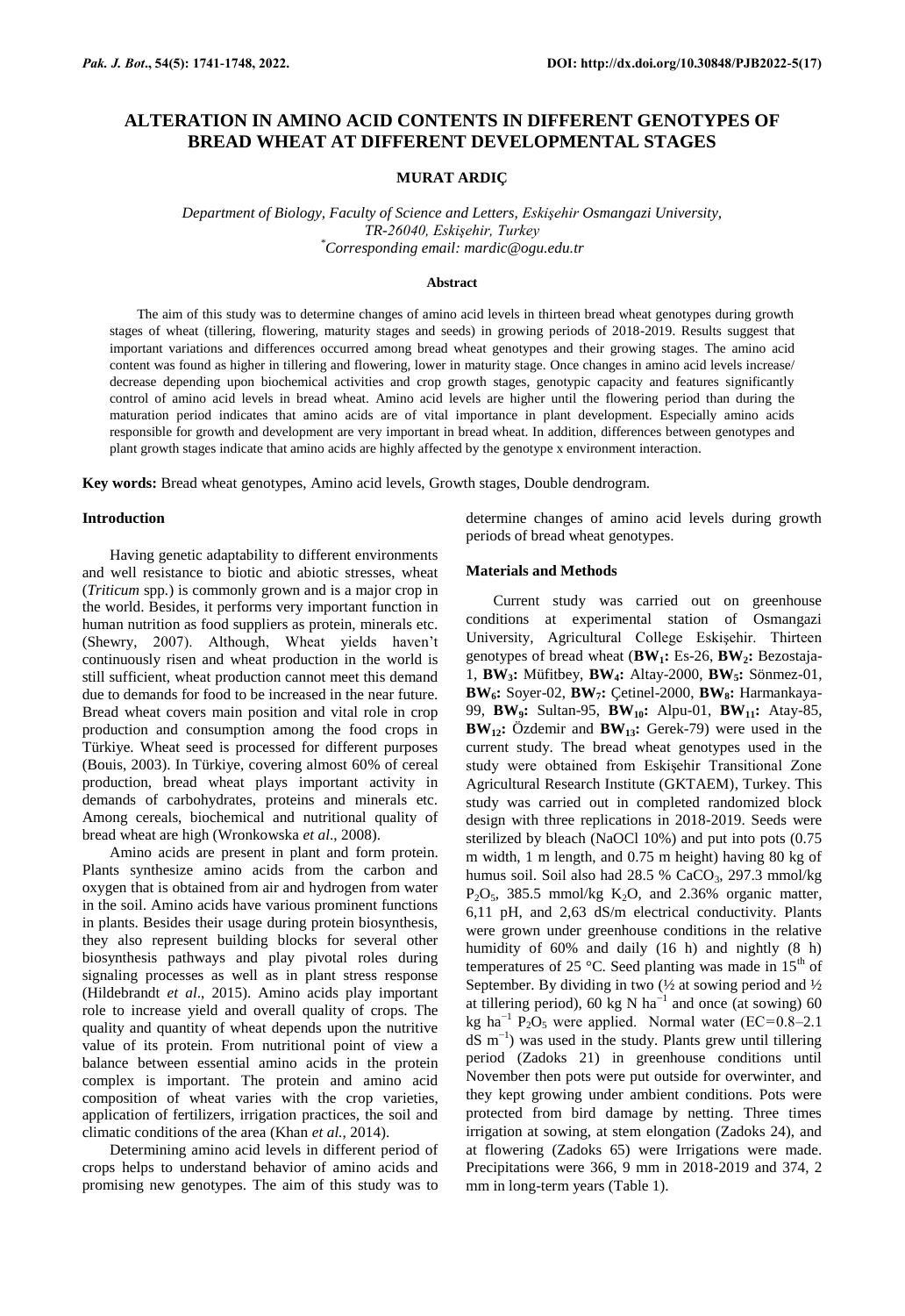**Table 1. Average, minimum and maximum temperatures, precipitations in long term years in Eskişehir, Turkey**

| <b>Climate Param.</b>             | Jan.   |                 |                               |        |        |                               |          |     |                                    |        |         |         | Feb. Mar. Apr. May June July Aug. Sept. Oct. Nov. Dec. To./Av. |
|-----------------------------------|--------|-----------------|-------------------------------|--------|--------|-------------------------------|----------|-----|------------------------------------|--------|---------|---------|----------------------------------------------------------------|
| Average temperature $(^{\circ}C)$ | $-0.0$ | 1.6             | 5.3                           |        |        | 10.6 15.4 19.2 21.8 21.8 17.7 |          |     |                                    | 12.3   | 7.0     | 22      | 11.2                                                           |
| Maximum temperature $(^{\circ}C)$ | 19.2   | 22.3            | 29.1                          |        |        |                               |          |     | 31.2 34.3 36.6 39.2 38.7 36.4 32.8 |        | 25.6    | 21.4    | 39.2                                                           |
| Minimum temperature $(^{\circ}C)$ |        | $-23.6$ $-23.8$ | $-16.5$                       | $-7.2$ | $-1.0$ | 0.5                           | 5.0      | 2.2 | $-3.7$                             | $-7.1$ | $-16.7$ | $-26.3$ | $-26.3$                                                        |
| Average of total rainfall (mm)    |        |                 | 41.4 35.8 36.9 37.2 45.4 36.0 |        |        |                               | 14.6 7.9 |     | 15.3                               | 25.2   | 30.4    | 48.1    | 374.2                                                          |
| ___________                       |        | ------------    |                               |        |        |                               |          |     |                                    |        |         |         |                                                                |

\*Meteorology Office, Eskisehir, \*\*Long Years 1928-2019

Samples, taken at tillering period, flowering period, maturity period and seed for determining level of amino acids (aspartate, glutamate, asparagine, serine, glutamine, histidine, glycine, thionine, arginine, alanine, tyrosine, cysteine, valine, methionine, tryptophan, phenylalanine, isoleucine, lysine, sarcosine and proline) were gathered. Analyzes were made from fresh leaf samples. For determination of amino acid levels; 5 mL of 0.1 N HCl was added to 5 mg plant sample. The samples were homogenized and dispersed using an IKA Ultra Turrax D125 Basic homogenizer and incubated at  $40^{\circ}$ C for 12 hours. Then, the homogenized samples were vortexed. After these sample suspensions were centrifuged at 1200 rpm for 50 minutes, the supernatants were filtered using a 0.22 µm Millex Millipore filter. Next, the supernatants were transferred to vials for amino acid analysis using HPLC as described (Henderson *et al*., 2001). The quantities of amino acids found in the plant samples, including aspartate, glutamate, and asparagine, were determined after 26 minutes of HPLC derivation and are reported as pmol µl-1. Double dendogram was made in NCSS statistic software program.

#### **Results and Discussion**

Amino acids are required for vital activities such as protein formation, hormone synthesis and biochemical reactions in humans, animals and plants. Human body is lack of ability to produce 8 essencial amino acids and they must be supplemented. Serving as protein components in plants, amino acids are involved in anabolic and catabolic reactions in the cell and therefore affect a number of physiological processes such as plant growth and development, intracellular pH control, production of metabolic energy or redox power, and resistance to both (Moe, 2013; Zeier, 2013; Fagard *et al.*, 2014; Galili *et al.*, 2014; Pratelli & Pilot, 2014). Besides, amino acids are monitored by genotype x environment interaction. Having distinctive ingredients such as minerals and amino acids, bread wheat plays important role in nutritional scenario of people and it is important for the nutrition of the wheat and the feeding of the community. In addition to this, structural differences in metabolic events, different intensity and speed of them during different developmental periods in wheat cause different levels of amino acids in crops (Wronkowska *et al*., 2008). Distribution of amino acids in tillering stage of bread wheat genotypes were given in Table 2. While  $BW_5$ (Sönmez-01) had the highest levels, **BW7** (Çetinel-2000) included the lowest values in all amino acids. Plant amino acids that respond to different prevailing environmental conditions vary between genotypes. Besides, due to structural differences and different intensity grades of the

metabolic events during different developmental periods, the levels of amino acids seem to be different in bread wheat. In this context, amino acid activities start with germination and increase with increases in plant development. Especially since tillering stage, this increase is manifest itself. In this period, different developmental abilities between genotypes due to features such as photosynthetic activity, dry matter production and mineral matter intake, also cause differences in amino acid levels (Lebeau *et al*., 2020). Aspartate is important amino acid, triggering metabolic events such as the cycle of tricarboxylic acid causing energy-consuming metabolic events helping defense systems, leading to the production of signal amino acids (Basavarajappa, 2019). Asparagine and proline are important amino acids promoting nitrogen accumulation and help to adjust cellular sugar balance (Haroun *et al*., 2010).

Another stress amino acid, serine helps to regulate plant tissue against drought, and decrease with increase in proline in drought conditions. In a lot of conditions, proline tends to accumulate tissue and it works for osmoregulation, membrane activity, growth processes and signal of stress conditions (Hare *et al*., 2003). It was pointed out that the serine plays a regulatory role, especially in plant tissues, and plays a regulatory role between stress and normal conditions (Ros *et al*., 2014). Histidine is a stress responsive amino acid that reacts with the plant against abiotic stresses. Therefore, this amino acid acts as a positive regulator against stress with abscisic acid, and the amount of histidine increases with increasing stress in the plant. Distribution of amino acids in flowering stage of bread wheat genotypes were given in Table 3.

Amino acid levels in all the genotypes with crop growth to flowering stage reached the highest level. While  $BW_5$  (Sönmez-01) and  $BW_7$  (Çetinel-2000) had the highest and the lowest levels, respectively in all amino acids. Table 3 showed that substantial differences occurred in amino acid levels among genotypes in flowering stage. Glutamine is an amino acid that acts on metabolic development and acts as a marker to regulate N metabolism and plastid metabolism in the cell (Miflin & Habash, 2002). Another amino acid is glycine that it is synthesized and accumulated in plant that coincided stress conditions. Besides, glycine figures to lower the rate of photosynthesis, to protect plasma membranes and the photosynthetic system, to reduce the level and effect of oxygen-dependent free radicals when availability of water are limited (Chen & Murata, 2008). Valine inhibits the degradation of growth-dependent enzymes by reducing the damage of oxygen-dependent free radicals under stress conditions and act vital position in reducing free oxygen-based radicals in the cell.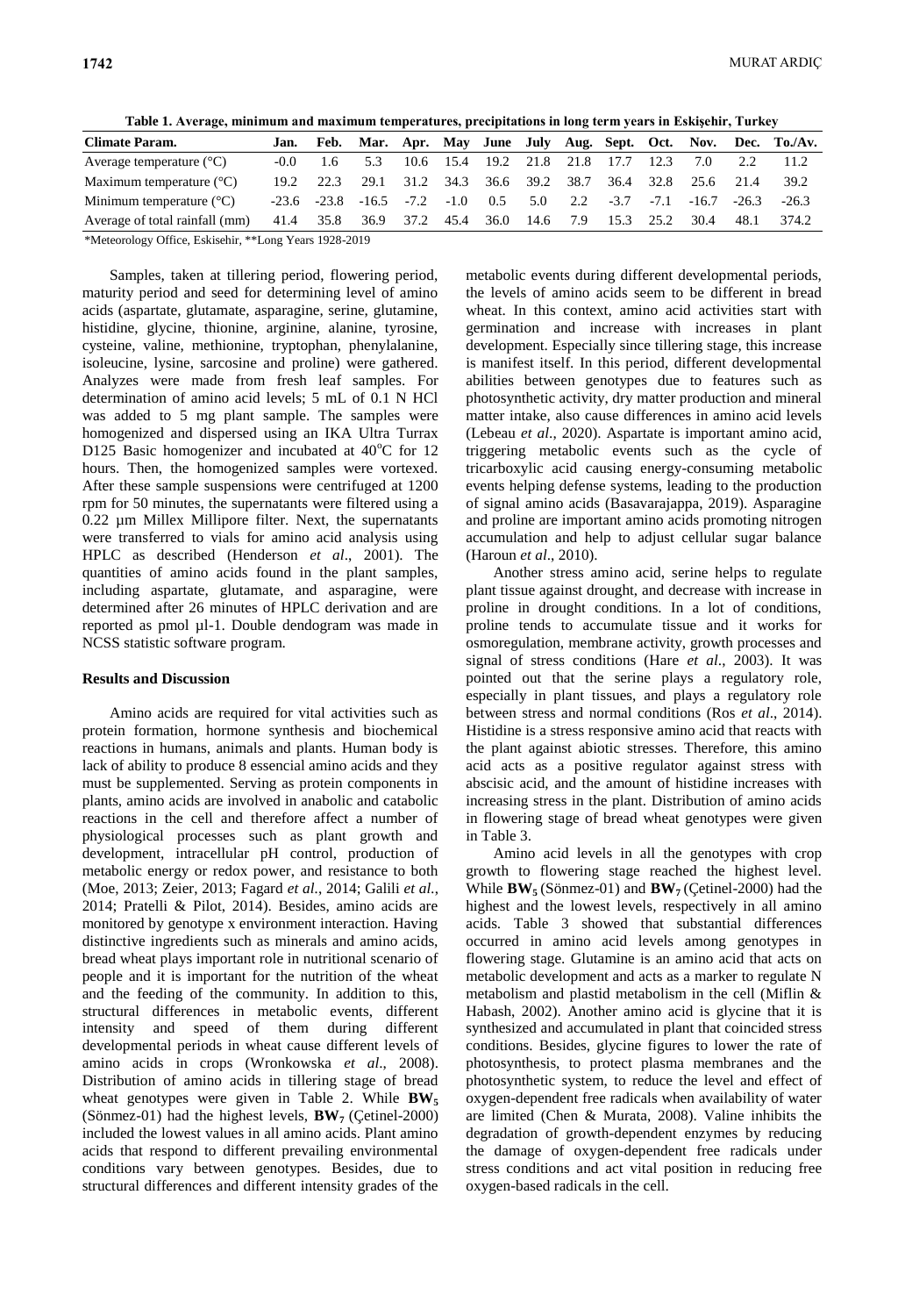| Table 2. Distribution of amino acids (pmol ul-1) in tillering stage of bread wheat genotypes. |                 |                 |                                |               |                  |                                                |                |               |                           |                |  |
|-----------------------------------------------------------------------------------------------|-----------------|-----------------|--------------------------------|---------------|------------------|------------------------------------------------|----------------|---------------|---------------------------|----------------|--|
|                                                                                               |                 |                 | Aspartate Glutamate Asparagine | <b>Serine</b> | <b>Glutamine</b> | <b>Histidine</b>                               | <b>Glycine</b> |               | Thionine Arginine Alanine |                |  |
| BW1                                                                                           | 4715            | 2069            | 10189                          | 8719          | 9593             | 4706                                           | 3898           | 6857          | 18184                     | 14963          |  |
| BW <sub>2</sub>                                                                               | 5029            | 2206            | 10868                          | 9300          | 10232            | 5020                                           | 4157           | 7314          | 19396                     | 15960          |  |
| BW3                                                                                           | 4557            | 2000            | 9850                           | 8429          | 9273             | 4549                                           | 3768           | 6628          | 17578                     | 14464          |  |
| BW4                                                                                           | 4827            | 2118            | 10432                          | 8927          | 9821             | 4818                                           | 3990           | 7020          | 18617                     | 15319          |  |
| BW <sub>5</sub>                                                                               | 5096            | 2236            | 11014                          | 9425          | 10369            | 5087                                           | 4213           | 7412          | 19656                     | 16174          |  |
| BW <sub>6</sub>                                                                               | 4759            | 2088            | 10286                          | 8802          | 9684             | 4751                                           | 3935           | 6922          | 18357                     | 15105          |  |
| BW7                                                                                           | 4445            | 1950            | 9607                           | 8221          | 9045             | 4437                                           | 3675           | 6465          | 17145                     | 14108          |  |
| BW8                                                                                           | 4737            | 2078            | 10238                          | 8761          | 9638             | 4729                                           | 3916           | 6889          | 18270                     | 15034          |  |
| BW <sub>9</sub>                                                                               | 4557            | 2000            | 9850                           | 8429          | 9273             | 4549                                           | 3768           | 6628          | 17578                     | 14464          |  |
| <b>BW10</b>                                                                                   | 4961            | 2177            | 10723                          | 9176          | 10095            | 4953                                           | 4102           | 7216          | 19136                     | 15746          |  |
| <b>BW11</b>                                                                                   | 4849            | 2128            | 10480                          | 8968          | 9867             | 4841                                           | 4009           | 7052          | 18703                     | 15390          |  |
| <b>BW12</b>                                                                                   | 4782            | 2098            | 10335                          | 8844          | 9730             | 4773                                           | 3953           | 6954          | 18444                     | 15176          |  |
| <b>BW13</b>                                                                                   | 5074            | 2226            | 10966                          | 9384          | 10324            | 5065                                           | 4195           | 7379          | 19569                     | 16103          |  |
|                                                                                               | <b>Tyrosine</b> | Cysteine        | <b>Valine</b>                  |               |                  | Methionine Tryptophan Phenylalanine Isoleucine |                | <b>Lysine</b> | <b>Sarcosine</b>          | <b>Proline</b> |  |
| BW1                                                                                           | 1285            | 2423            | 1138                           | 2398          | 2153             | 2106                                           | 3200           | 5336          | 10112                     | 137            |  |
| BW <sub>2</sub>                                                                               | 1371            | 2585            | 1214                           | 2558          | 2296             | 2247                                           | 3414           | 5692          | 10786                     | 146            |  |
| BW3                                                                                           | 1242            | 2343            | 1100                           | 2318          | 2081             | 2036                                           | 3094           | 5158          | 9774                      | 132            |  |
| BW4                                                                                           | 1316            | 2481            | 1165                           | 2455          | 2204             | 2156                                           | 3277           | 5463          | 10352                     | 140            |  |
| BW <sub>5</sub>                                                                               | 1389            | 2620            | 1230                           | 2592          | 2327             | 2277                                           | 3459           | 5768          | 10930                     | 148            |  |
| BW <sub>6</sub>                                                                               | 1297            | 2446            | 1149                           | 2421          | 2173             | 2126                                           | 3231           | 5387          | 10208                     | 138            |  |
| BW7                                                                                           | 1212            | 2285            | 1073                           | 2261          | 2030             | 1986                                           | 3018           | 5031          | 9534                      | 129            |  |
| BW <sub>8</sub>                                                                               | 1291            | 2435            | 1144                           | 2410          | 2163             | 2116                                           | 3216           | 5362          | 10160                     | 138            |  |
| BW9                                                                                           | 1242            | 2343            | 1100                           | 2318          | 2081             | 2036                                           | 3094           | 5158          | 9774                      | 132            |  |
| <b>BW10</b>                                                                                   | 1353            | 2550            | 1198                           | 2524          | 2265             | 2217                                           | 3368           | 5616          | 10641                     | 144            |  |
| <b>BW11</b>                                                                                   | 1322            | 2493            | 1171                           | 2467          | 2214             | 2166                                           | 3292           | 5489          | 10400                     | 141            |  |
| <b>BW12</b>                                                                                   | 1304            | 2458            | 1154                           | 2432          | 2183             | 2136                                           | 3246           | 5412          | 10256                     | 139            |  |
| <b>BW13</b>                                                                                   | 1383            | 2608            | 1225                           | 2581          | 2317             | 2267                                           | 3444           | 5743          | 10882                     | 147            |  |
|                                                                                               |                 |                 | Aspartate Glutamate Asparagine | <b>Serine</b> | <b>Glutamine</b> | <b>Histidine</b>                               | <b>Glycine</b> |               | Thionine Arginine         | <b>Alanine</b> |  |
| Mean                                                                                          | 4799.12         | 2105.63         | 10372.08                       | 8875.70       | 9764.98          | 4790.57                                        | 3967.56        | 6979.57       | 18510.28 15231.06         |                |  |
| $S_{ix}$                                                                                      | 204.36          | 89.66           | 441.66                         | 377.94        | 415.81           | 203.99                                         | 168.95         | 297.20        | 788.20                    | 648.57         |  |
|                                                                                               | <b>Tyrosine</b> | <b>Cysteine</b> | <b>Valine</b>                  |               |                  | Methionine Tryptophan Phenylalanine Isoleucine |                | Lysine        | <b>Sarcosine Proline</b>  |                |  |
| Mean                                                                                          | 1308.27         | 2466.90         | 1158.63                        | 2441.24       | 2191.13          | 2144.11                                        | 3257.84        | 5431.88       | 10292.99                  | 139.46         |  |

 $BW_1:Es-26$ ,  $BW_2: Bezostaja-1$ ,  $BW_3: Mifitbey$ ,  $BW_4: Altay-2000$ ,  $BW_5: Sönmez-01$ ,  $BW_6: Soyer-02$ ,  $BW_7: Çetinel-2000$ ,  $BW_8: Soyer-02$ Harmankaya-99, **BW<sup>9</sup> :** Sultan-95, **BW10:** Alpu-01,**BW11:** Atay-85,**BW12: Özdemir,BW13:** Gerek-79

Six **55.71 105.05 49.34 103.95 93.30 91.30 138.73 231.30 438.29 5.94**

Moreover, isoleucine is very important for growth and development of biochemical processes in vegetative and generative stages (Mikkelsen & Halkier, 2003). Table 4 shows the distribution of amino acids in maturity stage of bread wheat genotypes. Amino acid levels were determined as lower than tillering and flowering stages. This means that amino acid activity and their levels are significantly related to metabolic activities of crop. Besides being shaped under the influence of the environmental conditions, the more metabolic activities including growth and resistance occur, the more amino acid levels increase. Like two previous stage, **BW5** (Sönmez-01) and **BW7** (Çetinel-2000) had the highest and the lowest levels, respectively in all amino

acids. Phenylalanine and lysine cause increase in production of organic matter during vegetative and flowering stages. Besides, both amino acids help to increase resistance of crop against stress conditions (Khalifa *et al*., 2020). Sarcosine catalyzes many metabolic events such as the regulation of the osmotic balance, the activation of defense systems (Yancey, 2005). Glutamate is very effective in the carbon and nitrogen mechanism in plants. Glutamate, an important signaling molecule in plants, it is an important element for proline biosynthesis in the regulation of osmotic balance in stress conditions (Forde & Lea, 2007). Alanine monitories crop to adjust against stress conditions. It contributes to regulate many metabolic events, including the reduction of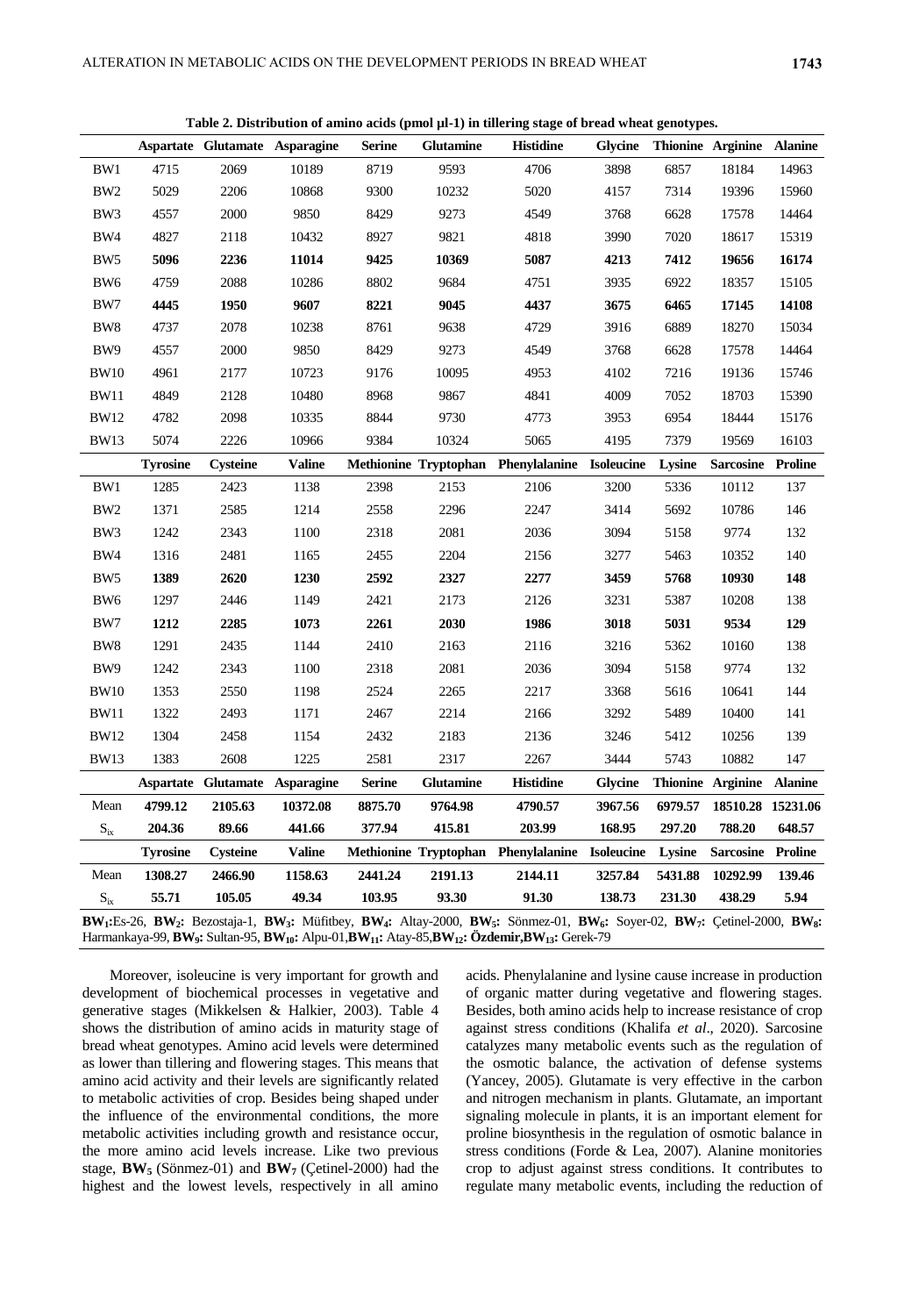many anabolic and catabolic events during stress, the activation of the plant's water prevention systems (Kalefetoğlu & Ekmekçi, 2010). Tyrosine acts as a trigger in the defense-related metabolic cycle of the plant against stress conditions and plays a triggering and catalytic role in defense-related plant metabolic events and the formation of cycles leading to them (Ghelis, 2011). Methionine and tryptophan play a role in physiological and metabolic events related to plant development. Because they play a role in normal crop development, they decrease in the plant with development regressing under stress conditions. Methionine contribute the completion of DNA sequencing, the

formation of proteins, and the completion of many cycles in plants for plant growth, at varying rates in plants (Sairam *et al*., 2002). Tryptophan employs the production of auxins required for yield. It also plays a role in providing osmotic equilibrium, ion transfer, opening of stomata and removal of heavy metals. It therefore decreases with drought (Ravichandran *el al*., 2019). Cysteine is an amino acid that plays an active role in plant growth including anabolic and catabolic events; it acts as a warning in the response mechanisms of the plant against many stress conditions (Kalefetoğlu & Ekmekçi, 2010). Table 5 shows the amino acid levels in seeds of bread wheat genotypes.

|                            |                 |                 | Aspartate Glutamate Asparagine | <b>Serine</b> | <b>Glutamine</b> | <b>Histidine</b>                               | <b>Glycine</b> |         | Thionine Arginine | <b>Alanine</b> |
|----------------------------|-----------------|-----------------|--------------------------------|---------------|------------------|------------------------------------------------|----------------|---------|-------------------|----------------|
| BW1                        | 5375            | 2358            | 11616                          | 9940          | 10936            | 5365                                           | 4443           | 7816    | 20730             | 17057          |
| BW <sub>2</sub>            | 5733            | 2515            | 12390                          | 10603         | 11665            | 5723                                           | 4739           | 8338    | 22112             | 18194          |
| BW3                        | 5195            | 2279            | 11228                          | 9609          | 10571            | 5186                                           | 4295           | 7556    | 20039             | 16489          |
| BW4                        | 5502            | 2414            | 11892                          | 10177         | 11196            | 5493                                           | 4549           | 8003    | 21223             | 17463          |
| BW <sub>5</sub>            | 5810            | 2549            | 12556                          | 10745         | 11821            | 5799                                           | 4803           | 8449    | 22408             | 18438          |
| BW <sub>6</sub>            | 5426            | 2381            | 11726                          | 10035         | 11040            | 5416                                           | 4486           | 7891    | 20927             | 17220          |
| BW7                        | 5067            | 2223            | 10952                          | 9372          | 10311            | 5058                                           | 4189           | 7370    | 19545             | 16083          |
| BW8                        | 5400            | 2369            | 11671                          | 9987          | 10988            | 5391                                           | 4464           | 7854    | 20828             | 17138          |
| BW9                        | 5195            | 2279            | 11228                          | 9609          | 10571            | 5186                                           | 4295           | 7556    | 20039             | 16489          |
| <b>BW10</b>                | 5656            | 2482            | 12224                          | 10461         | 11509            | 5646                                           | 4676           | 8226    | 21815             | 17951          |
| <b>BW11</b>                | 5528            | 2425            | 11948                          | 10224         | 11248            | 5518                                           | 4570           | 8040    | 21322             | 17545          |
| <b>BW12</b>                | 5451            | 2392            | 11782                          | 10082         | 11092            | 5442                                           | 4507           | 7928    | 21026             | 17301          |
| <b>BW13</b>                | 5784            | 2538            | 12501                          | 10697         | 11769            | 5774                                           | 4782           | 8412    | 22309             | 18357          |
|                            | <b>Tyrosine</b> | Cysteine        | <b>Valine</b>                  |               |                  | Methionine Tryptophan Phenylalanine Isoleucine |                | Lysine  | <b>Sarcosine</b>  | <b>Proline</b> |
| BW1                        | 1465            | 2763            | 1298                           | 2734          | 2454             | 2401                                           | 3648           | 6083    | 11527             | 156            |
| BW <sub>2</sub>            | 1563            | 2947            | 1384                           | 2916          | 2617             | 2561                                           | 3892           | 6489    | 12296             | 167            |
| BW3                        | 1416            | 2671            | 1254                           | 2643          | 2372             | 2321                                           | 3527           | 5880    | 11143             | 151            |
| BW4                        | 1500            | 2828            | 1328                           | 2799          | 2512             | 2458                                           | 3735           | 6228    | 11802             | 160            |
| BW <sub>5</sub>            | 1584            | 2986            | 1403                           | 2955          | 2652             | 2596                                           | 3944           | 6576    | 12460             | 169            |
| BW <sub>6</sub>            | 1479            | 2789            | 1310                           | 2760          | 2477             | 2424                                           | 3683           | 6141    | 11637             | 158            |
| BW7                        | 1381            | 2605            | 1223                           | 2578          | 2314             | 2264                                           | 3440           | 5736    | 10868             | 147            |
| BW <sub>8</sub>            | 1472            | 2776            | 1304                           | 2747          | 2466             | 2413                                           | 3666           | 6112    | 11582             | 157            |
| BW <sub>9</sub>            | 1416            | 2671            | 1254                           | 2643          | 2372             | 2321                                           | 3527           | 5880    | 11143             | 151            |
| <b>BW10</b>                | 1542            | 2907            | 1366                           | 2877          | 2582             | 2527                                           | 3840           | 6402    | 12131             | 164            |
| <b>BW11</b>                | 1507            | 2842            | 1335                           | 2812          | 2524             | 2470                                           | 3753           | 6257    | 11856             | 161            |
| <b>BW12</b>                | 1486            | 2802            | 1316                           | 2773          | 2489             | 2435                                           | 3701           | 6170    | 11692             | 158            |
| <b>BW13</b>                | 1577            | 2973            | 1396                           | 2942          | 2641             | 2584                                           | 3926           | 6547    | 12405             | 168            |
|                            |                 |                 | Aspartate Glutamate Asparagine | <b>Serine</b> | <b>Glutamine</b> | <b>Histidine</b>                               | <b>Glycine</b> |         | Thionine Arginine | <b>Alanine</b> |
| Mean                       | 5471.00         | 2400.41         | 11824.17                       | 10118.30      | 11132.08         | 5461.25                                        | 4523.01        | 7956.70 | 21101.72          | 17363.41       |
| $\mathbf{S}_{\mathrm{ix}}$ | 232.97          | 102.21          | 503.50                         | 430.86        | 474.02           | 232.55                                         | 192.60         | 338.81  | 898.55            | 739.37         |
|                            | <b>Tyrosine</b> | <b>Cysteine</b> | <b>Valine</b>                  |               |                  | Methionine Tryptophan Phenylalanine Isoleucine |                | Lysine  | <b>Sarcosine</b>  | <b>Proline</b> |
| Mean                       | 1491.43         | 2812.26         | 1320.84                        | 2783.02       | 2497.89          | 2444.28                                        | 3713.94        | 6192.34 | 11734.01          | 158.99         |
| $\mathbf{S}_{\mathrm{ix}}$ | 63.51           | 119.75          | 56.24                          | 118.51        | 106.36           | 104.08                                         | 158.15         | 263.68  | 499.66            | 6.77           |

 $BW_1:Es-26$ ,  $BW_2: Bezostaja-1$ ,  $BW_3: Mifitbey$ ,  $BW_4: Altay-2000$ ,  $BW_5: Sönmez-01$ ,  $BW_6: Soyer-02$ ,  $BW_7: Çetinel-2000$ ,  $BW_8: Soyer-02$ Harmankaya-99, **BW<sup>9</sup> :** Sultan-95, **BW10:** Alpu-01,**BW11:** Atay-85,**BW12: Özdemir,BW13:** Gerek-79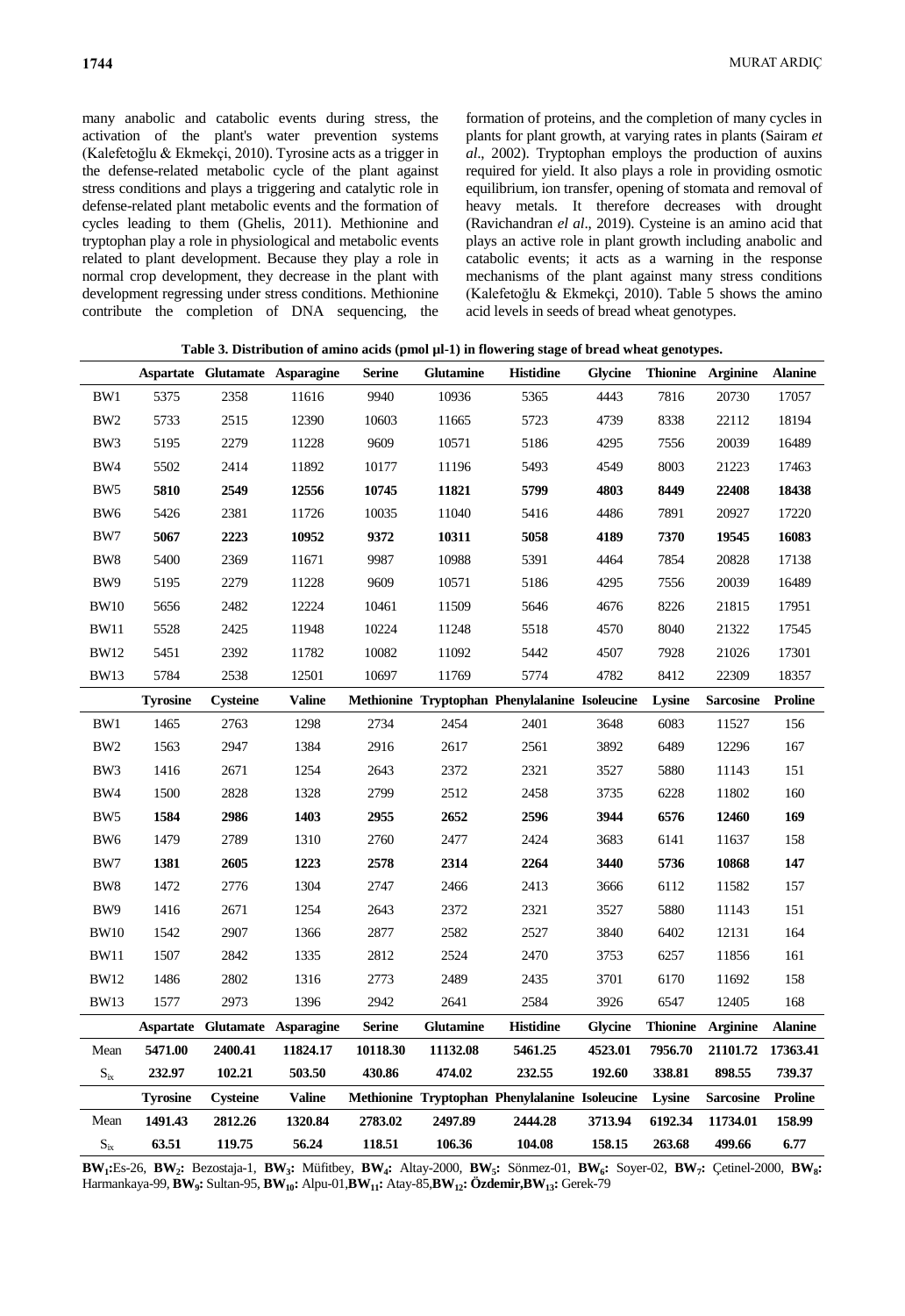|                 | Table 4. Distribution of amino acids (pmol µi-1) in maturity stage of bread wheat genotypes. |                 |                                |               |                  |                                                |                |                 |                  |                |  |  |
|-----------------|----------------------------------------------------------------------------------------------|-----------------|--------------------------------|---------------|------------------|------------------------------------------------|----------------|-----------------|------------------|----------------|--|--|
|                 |                                                                                              |                 | Aspartate Glutamate Asparagine | <b>Serine</b> | <b>Glutamine</b> | <b>Histidine</b>                               | <b>Glycine</b> | <b>Thionine</b> | <b>Arginine</b>  | <b>Alanine</b> |  |  |
| BW1             | 4515                                                                                         | 1981            | 9757                           | 8350          | 9186             | 4507                                           | 3732           | 6566            | 17413            | 14328          |  |  |
| BW <sub>2</sub> | 4816                                                                                         | 2113            | 10408                          | 8906          | 9798             | 4807                                           | 3981           | 7004            | 18574            | 15283          |  |  |
| BW3             | 4364                                                                                         | 1915            | 9432                           | 8071          | 8880             | 4356                                           | 3608           | 6347            | 16832            | 13850          |  |  |
| BW4             | 4622                                                                                         | 2028            | 9989                           | 8548          | 9405             | 4614                                           | 3821           | 6722            | 17827            | 14669          |  |  |
| BW <sub>5</sub> | 4880                                                                                         | 2141            | 10547                          | 9025          | 9930             | 4871                                           | 4034           | 7097            | 18823            | 15488          |  |  |
| BW <sub>6</sub> | 4558                                                                                         | 2000            | 9850                           | 8429          | 9274             | 4549                                           | 3768           | 6628            | 17579            | 14465          |  |  |
| BW7             | 4257                                                                                         | 1868            | 9200                           | 7872          | 8661             | 4249                                           | 3519           | 6191            | 16418            | 13509          |  |  |
| BW <sub>8</sub> | 4536                                                                                         | 1990            | 9804                           | 8389          | 9230             | 4528                                           | 3750           | 6597            | 17496            | 14396          |  |  |
| BW <sub>9</sub> | 4364                                                                                         | 1915            | 9432                           | 8071          | 8880             | 4356                                           | 3608           | 6347            | 16832            | 13850          |  |  |
| <b>BW10</b>     | 4751                                                                                         | 2085            | 10268                          | 8787          | 9667             | 4743                                           | 3928           | 6910            | 18325            | 15079          |  |  |
| <b>BW11</b>     | 4644                                                                                         | 2037            | 10036                          | 8588          | 9449             | 4635                                           | 3839           | 6753            | 17910            | 14737          |  |  |
| <b>BW12</b>     | 4579                                                                                         | 2009            | 9897                           | 8469          | 9317             | 4571                                           | 3786           | 6660            | 17662            | 14533          |  |  |
| <b>BW13</b>     | 4859                                                                                         | 2132            | 10501                          | 8986          | 9886             | 4850                                           | 4017           | 7066            | 18740            | 15420          |  |  |
|                 | <b>Tyrosine</b>                                                                              | <b>Cysteine</b> | <b>Valine</b>                  |               |                  | Methionine Tryptophan Phenylalanine Isoleucine |                | Lysine          | <b>Sarcosine</b> | <b>Proline</b> |  |  |
| BW1             | 1231                                                                                         | 2321            | 1090                           | 2297          | 2061             | 2017                                           | 3065           | 5110            | 9683             | 131            |  |  |
| BW <sub>2</sub> | 1313                                                                                         | 2475            | 1163                           | 2450          | 2199             | 2151                                           | 3269           | 5451            | 10328            | 140            |  |  |
| BW3             | 1190                                                                                         | 2243            | 1054                           | 2220          | 1993             | 1950                                           | 2963           | 4940            | 9360             | 127            |  |  |
| BW4             | 1260                                                                                         | 2376            | 1116                           | 2351          | 2110             | 2065                                           | 3138           | 5232            | 9913             | 134            |  |  |
| BW <sub>5</sub> | 1330                                                                                         | 2509            | 1178                           | 2482          | 2228             | 2180                                           | 3313           | 5524            | 10467            | 142            |  |  |
| BW <sub>6</sub> | 1242                                                                                         | 2343            | 1100                           | 2318          | 2081             | 2036                                           | 3094           | 5159            | 9775             | 132            |  |  |
| BW7             | 1160                                                                                         | 2188            | 1028                           | 2165          | 1943             | 1902                                           | 2890           | 4818            | 9129             | 124            |  |  |
| BW8             | 1237                                                                                         | 2332            | 1095                           | 2307          | 2071             | 2027                                           | 3079           | 5134            | 9729             | 132            |  |  |
| BW9             | 1190                                                                                         | 2243            | 1054                           | 2220          | 1993             | 1950                                           | 2963           | 4940            | 9360             | 127            |  |  |
| <b>BW10</b>     | 1295                                                                                         | 2442            | 1147                           | 2417          | 2169             | 2123                                           | 3225           | 5378            | 10190            | 138            |  |  |
| <b>BW11</b>     | 1266                                                                                         | 2387            | 1121                           | 2362          | 2120             | 2075                                           | 3152           | 5256            | 9959             | 135            |  |  |
| <b>BW12</b>     | 1248                                                                                         | 2354            | 1106                           | 2329          | 2091             | 2046                                           | 3108           | 5183            | 9821             | 133            |  |  |
| <b>BW13</b>     | 1324                                                                                         | 2497            | 1173                           | 2471          | 2218             | 2171                                           | 3298           | 5499            | 10421            | 141            |  |  |
|                 |                                                                                              |                 | Aspartate Glutamate Asparagine | <b>Serine</b> | <b>Glutamine</b> | <b>Histidine</b>                               | <b>Glycine</b> | <b>Thionine</b> | <b>Arginine</b>  | <b>Alanine</b> |  |  |
| Mean            | 4595.64                                                                                      | 2016.35         | 9932.31                        | 8499.37       | 9350.94          | 4587.45                                        | 3799.33        | 6683.63         | 17725.44         | 14585.26       |  |  |

**Table 4. Distribution of amino acids (pmol µl-1) in maturity stage of bread wheat genotypes.**

Six **53.35 100.59 47.24 99.55 89.35 87.43 132.84 221.49 419.71 5.69**  $BW_1:Es-26$ ,  $BW_2: Bezostaja-1$ ,  $BW_3: Mifitbey$ ,  $BW_4: Altay-2000$ ,  $BW_5: Sönmez-01$ ,  $BW_6: Soyer-02$ ,  $BW_7: Çetinel-2000$ ,  $BW_8: Soyer-02$ Harmankaya-99, **BW<sup>9</sup> :** Sultan-95, **BW10:** Alpu-01,**BW11:** Atay-85,**BW12: Özdemir,BW13:** Gerek-79

Six **195.69 85.86 422.94 361.92 398.18 195.34 161.78 284.60 754.78 621.07 Tyrosine Cysteine Valine Methionine Tryptophan Phenylalanine Isoleucine Lysine Sarcosine Proline**

Mean **1252.80 2362.30 1109.50 2337.74 2098.23 2053.20 3119.71 5201.56 9856.57 133.55**

Amino acid levels in seed draw similar trend as seen in previous stages, the highest and the lowest levels of amino acids belonged to  $BW_5$  (Sönmez-01) and  $BW_7$ (Çetinel-2000) in all amino acids. Nitrogen is the cornerstone of the amino acid structures necessary for plant growth and development. The nitrogen use of plants in the tillering period is very low compared to other periods. While determining the yield capacity, the parameters of the number of productive heads per  $m^2$ , number of seeds and weight per head are very important. Therefore, it is important to have sufficient nitrate levels during the tillering and flowering stages to reach maximum potential yield in common wheat. Proteins stored in seeds are estimated ~40-50%. Naturally, less nitrogen is required during the tillering period compared to the flowering and ripening periods.

Studies have shown that plant growth rate and amount are shaped under the influence of genotype x environment.

Especially in the early stage of the plant, the available amount of water and nutrients in the soil significantly affects plant growth. Differences in genotypic capacity, water and nutrient availability and climatic conditions affect plant growth, dry matter production, and therefore amino acid levels. More photosynthesis and assimilate production assign more amino acid levels in crop organs (Khalifa *et al*., 2020). This explains why amino acid levels are higher in the stages where metabolic and biochemical activities are also higher. Another interesting aspect is that the amino acid changes in all genotypes are the same in every period of development, as well as in the seed. The same genotypes had the highest and lowest amino acid levels in each period and seed. In the light of these results, the change in amino acids, which is the basic building block of proteins and play very important role in biochemical events, is shaped by metabolic activities; the genetic capacity of genotypes shaping crop development, determines to the amino acid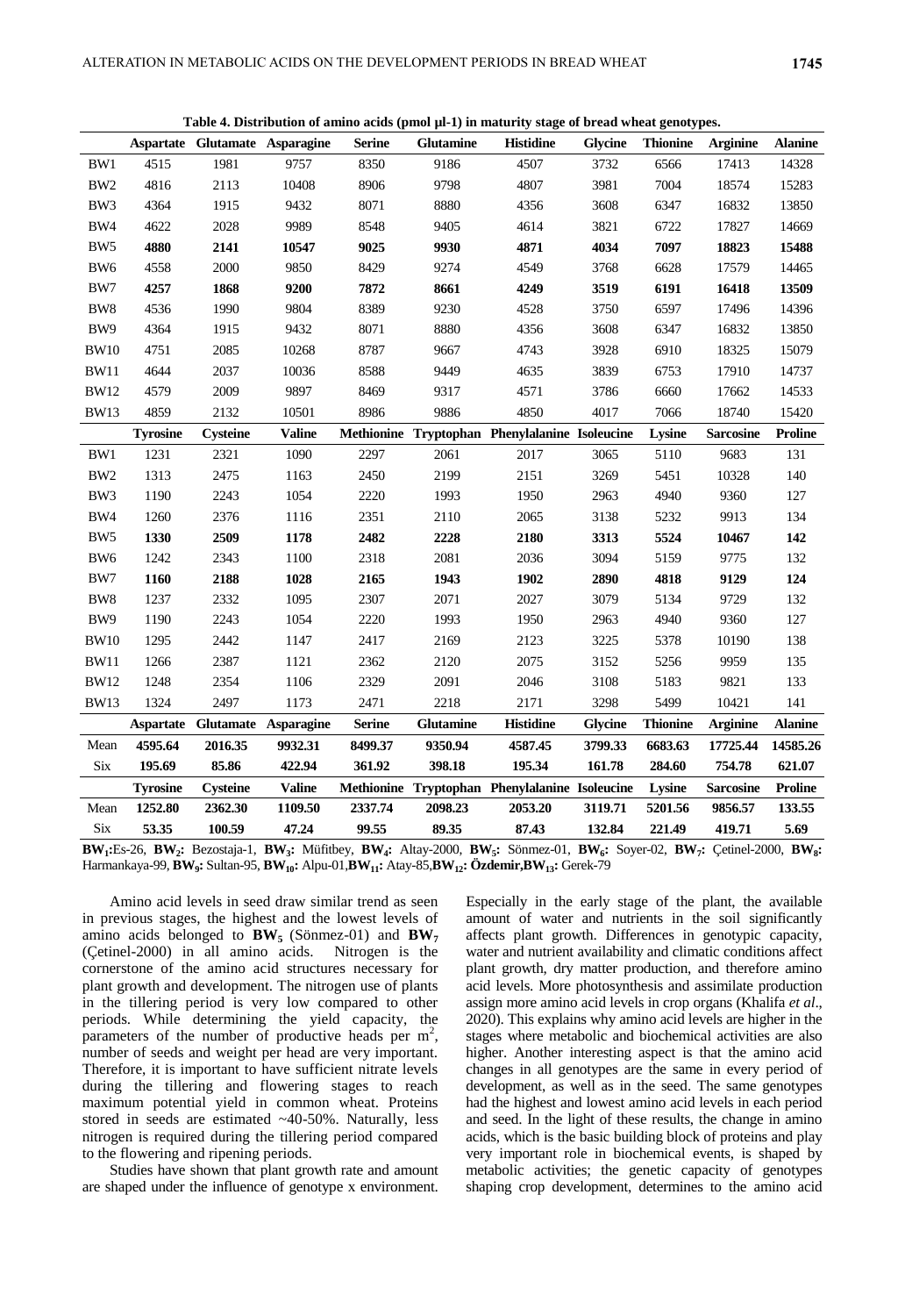levels in the wheat genotypes. As a means of growth periods, Figure 1 shows changes of amino acids in all development periods as well as in the seed. All amino acids followed very similar trends throughout the developmental periods examined (Fig. 1). Having certain levels during the tillering period, amino acids was found to be higher than the amount in the ripening period and seed. Although, there is a rapid increase in amino acids in tillering period, the highest increase in amino acids reaches its maximum level during flowering period. In the total amount of amino acids, tillering and flowering periods created the more amino acid levels. Therefore, the highest amount of amino acids in the plant was seen from tillering to flowering stage. This trend has gradually decreased from seed to maturity stage. Therefore, amino acid sequence was determined as flowering, tillering, maturation and seed. The reason for the minimum amount of amino acids in the seed indicates that the amino acids remain in the stem as well as the seed of the

plant. In this case, the amount of amino acid, which reaches its maximum level until flowering, shows how effective the plant is in development and growth stages. On the other hand, amino acid levels determined by taking the difference between periods (Fig. 2). In Figure 2, as set out in Figure 1, developments are shown more clearly. While the highest amino acid levels occurred during tillering-flowering period, it decreased to the lowest level during the floweringmaturity period. The amount of amino acids occurring in the maturation-seed formation period was obtained at a higher level than the flower-maturity period. This means that the amount of amino acids obtained at a higher level during the tillering- flowering period was produced at a minimal level in flowering-maturity period. But, huge amount of amino acids accumulation occurred during the seed formation that was higher than flowering- maturity period. The highest contribution to the amino acid accumulation in the seed belonged to tillering- flowering period.

|                        |                 | Aspartate Glutamate Asparagine |               | <b>Serine</b> | <b>Glutamine</b> | <b>Histidine</b>                               | <b>Glycine</b> | <b>Thionine</b> | <b>Arginine</b>  | <b>Alanine</b> |
|------------------------|-----------------|--------------------------------|---------------|---------------|------------------|------------------------------------------------|----------------|-----------------|------------------|----------------|
| BW1                    | 4153            | 1822                           | 8977          | 7682          | 8451             | 4146                                           | 3434           | 6041            | 16020            | 13182          |
| BW <sub>2</sub>        | 4430            | 1944                           | 9575          | 8194          | 9015             | 4422                                           | 3663           | 6443            | 17088            | 14061          |
| BW3                    | 4015            | 1762                           | 8677          | 7425          | 8169             | 4008                                           | 3319           | 5839            | 15486            | 12742          |
| BW4                    | 4252            | 1866                           | 9190          | 7864          | 8652             | 4245                                           | 3516           | 6184            | 16401            | 13496          |
| BW <sub>5</sub>        | 4490            | 1970                           | 9703          | 8303          | 9135             | 4482                                           | 3712           | 6530            | 17317            | 14249          |
| BW <sub>6</sub>        | 4193            | 1840                           | 9062          | 7755          | 8532             | 4186                                           | 3466           | 6098            | 16172            | 13307          |
| BW7                    | 3916            | 1718                           | 8464          | 7243          | 7968             | 3909                                           | 3238           | 5695            | 15104            | 12429          |
| BW <sub>8</sub>        | 4173            | 1831                           | 9019          | 7718          | 8491             | 4166                                           | 3450           | 6069            | 16096            | 13245          |
| BW9                    | 4015            | 1762                           | 8677          | 7425          | 8169             | 4008                                           | 3319           | 5839            | 15486            | 12742          |
| <b>BW10</b>            | 4371            | 1918                           | 9447          | 8084          | 8894             | 4363                                           | 3614           | 6357            | 16859            | 13872          |
| <b>BW11</b>            | 4272            | 1874                           | 9233          | 7901          | 8693             | 4264                                           | 3532           | 6213            | 16478            | 13558          |
| <b>BW12</b>            | 4213            | 1848                           | 9105          | 7791          | 8572             | 4205                                           | 3483           | 6127            | 16249            | 13370          |
| <b>BW13</b>            | 4470            | 1961                           | 9661          | 8267          | 9095             | 4462                                           | 3695           | 6501            | 17240            | 14186          |
|                        | <b>Tyrosine</b> | <b>Cysteine</b>                | <b>Valine</b> |               |                  | Methionine Tryptophan Phenylalanine Isoleucine |                | Lysine          | <b>Sarcosine</b> | <b>Proline</b> |
| BW1                    | 1132            | 2135                           | 1003          | 2113          | 1896             | 1856                                           | 2820           | 4701            | 8908             | 121            |
| BW <sub>2</sub>        | 1208            | 2277                           | 1070          | 2254          | 2023             | 1979                                           | 3007           | 5014            | 9502             | 129            |
| BW3                    | 1095            | 2064                           | 969           | 2042          | 1833             | 1794                                           | 2726           | 4544            | 8611             | 117            |
| BW4                    | 1159            | 2186                           | 1027          | 2163          | 1941             | 1900                                           | 2887           | 4813            | 9120             | 124            |
| BW <sub>5</sub>        | 1224            | 2308                           | 1084          | 2284          | 2050             | 2006                                           | 3048           | 5082            | 9629             | 130            |
| BW <sub>6</sub>        | 1143            | 2155                           | 1012          | 2133          | 1914             | 1873                                           | 2846           | 4746            | 8993             | 122            |
| BW7<br>BW <sub>8</sub> | 1068<br>1138    | 2013<br>2145                   | 945<br>1008   | 1992<br>2123  | 1788<br>1905     | 1750<br>1864                                   | 2658<br>2833   | 4432<br>4723    | 8399<br>8951     | 114<br>121     |
| BW9                    | 1095            | 2064                           | 969           | 2042          | 1833             | 1794                                           | 2726           | 4544            | 8611             | 117            |
| <b>BW10</b>            | 1192            | 2247                           | 1055          | 2223          | 1996             | 1953                                           | 2967           | 4947            | 9375             | 127            |
| <b>BW11</b>            | 1165            | 2196                           | 1031          | 2173          | 1951             | 1909                                           | 2900           | 4835            | 9163             | 124            |
| <b>BW12</b>            | 1148            | 2165                           | 1017          | 2143          | 1923             | 1882                                           | 2860           | 4768            | 9035             | 122            |
| <b>BW13</b>            | 1219            | 2298                           | 1079          | 2274          | 2041             | 1997                                           | 3034           | 5059            | 9587             | 130            |
|                        |                 | Aspartate Glutamate Asparagine |               | <b>Serine</b> | <b>Glutamine</b> | <b>Histidine</b>                               | <b>Glycine</b> | <b>Thionine</b> | <b>Arginine</b>  | <b>Alanine</b> |
| Mean                   | 4227.99         | 1855.04                        | 9137.72       | 7819.42       | 8602.87          | 4220.45                                        | 3495.39        | 6148.94         | 16307.41         | 13418.44       |
| Six                    | 180.04          | 78.99                          | 389.10        | 332.97        | 366.33           | 179.71                                         | 148.84         | 261.83          | 694.40           | 571.38         |
|                        | <b>Tyrosine</b> | <b>Cysteine</b>                | <b>Valine</b> |               |                  | Methionine Tryptophan Phenylalanine Isoleucine |                | Lysine          | <b>Sarcosine</b> | <b>Proline</b> |
| Mean                   | 1152.57         | 2173.32                        | 1020.74       | 2150.72       | 1930.37          | 1888.94                                        | 2870.13        | 4785.44         | 9068.04          | 122.87         |
| Six                    | 49.08           | 92.54                          | 43.47         | 91.58         | 82.20            | 80.43                                          | 122.22         | 203.77          | 386.13           | 5.23           |

 $BW_1:Es-26$ ,  $BW_2: Bezostaja-1$ ,  $BW_3: Mifitbey$ ,  $BW_4: Altay-2000$ ,  $BW_5: Sönmez-01$ ,  $BW_6: Soyer-02$ ,  $BW_7: Çetinel-2000$ ,  $BW_8: Soyer-02$ Harmankaya-99, **BW<sup>9</sup> :** Sultan-95, **BW10:** Alpu-01,**BW11:** Atay-85,**BW12: Özdemir,BW13:** Gerek-79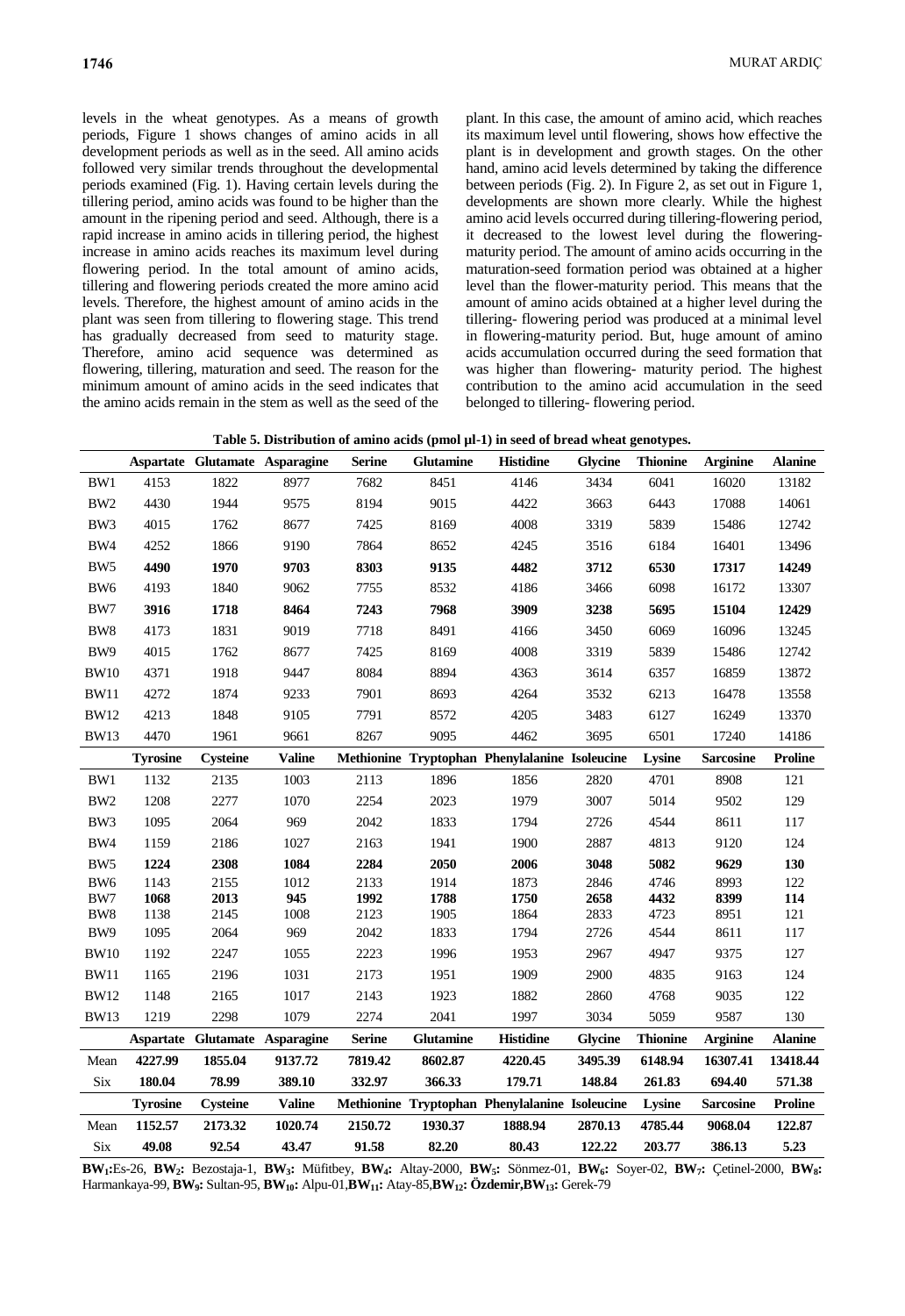

Fig. 1. Levels of amino acids (pmol µl-1) in different development periods and seeds of bread wheat genotypes.



Fig. 2. Amino acid (pmol µl-1) levels occured depending on the difference in development periods in bread wheat genotypes

## **Conclusion**

In this study, the changes in amino acid levels in all stages and seeds showed a similar fluctiations and important differences between both genotypes and development periods. The highest and lowest amino acid levels were determined in BW5 (Sönmez-01) and BW7 (Çetinel-2000) genotypes. While the highest amount of amino acids recorded during tillering and flowering stages, the least amount of amino acids was determined during maturation stage. This means that the more amino acids in tillering and flowering stages had an important effect on speed of amino acid formation and accumulation, thereby the amount of amino acids in the seed. Amino acids, higher in tillering and flowering stages, lower in maturity stage assign that how amino acids are liable for the growth

and development of the plants. In this way, the plant grows and matures. Especially in the maturation period, amino acids that promote maturation and senescence are of great importance. Amino acid levels largely depend on the genotypic capacities, as well as the efficiency and amount of amino acids determine the efficiency of biochemical activities. Therefore, this situation explains the amino acid levels, differences of genotypes from each other to the great extent. On the other hand, plant genetic performance is formed by genotype x environment interactions. This explains that the amount of amino acids in different stages in genotypes is highly affected by environmental conditions and agronomic applications. These differences will shed light on future studies in selecting genotypes with high yield and quality in various breeding studies.